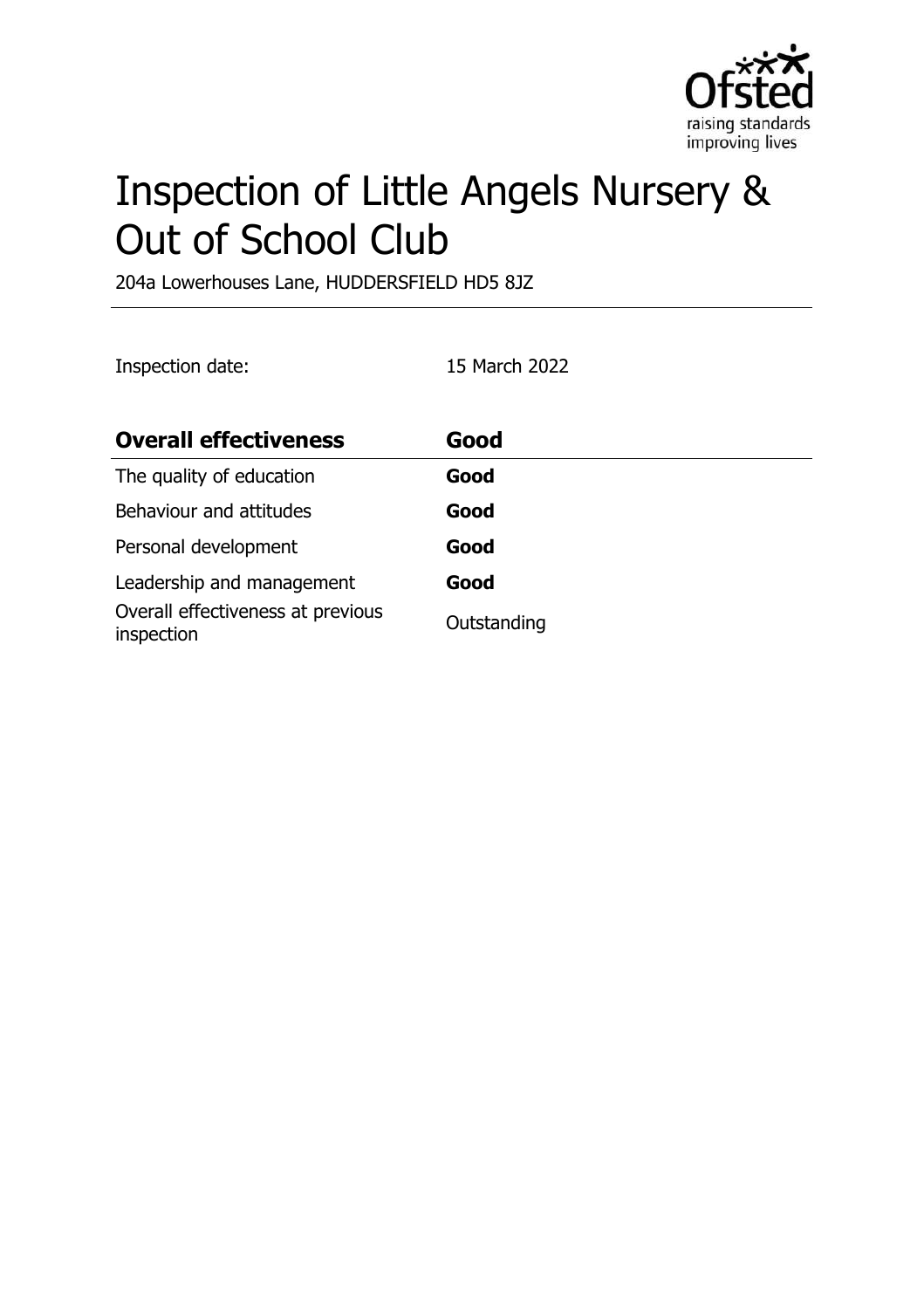

## **What is it like to attend this early years setting?**

#### **The provision is good**

Children are confident and eager to learn as they explore the wide range of activities that are provided for them. Children approach inspectors and tell them what they like about the nursery. They describe enjoying cooking and painting. Children's behaviour is good. Staff have high expectations for all children. They support children to behave well by praising good behaviour. Children are helpful and kind to each other. They develop a sense of responsibility as they become the 'little helper' for the day. They help to give out cutlery and bowls to the other children and take pride in the role.

Children demonstrate excellent physical skills as they take part in yoga sessions in the pre-school room. They balance on one leg and pose like a tree. They try hard to attempt each of the yoga moves and follow instructions from staff. Staff describe to children what they want them to do next and demonstrate the different poses.

Children develop a love of familiar stories, rhymes and songs from a young age. Babies sit together and listen as staff sing to them. They clap and make sounds as they try to follow the actions from the song. Staff share books with children regularly. Babies turn the pages and point to the pictures. Older children describe the different parts of the book, such as the 'blurb' on the back of the book, the front cover and the back cover. Staff talk to children about the author and ask children questions about what the author does. Children now know that the author writes the story.

#### **What does the early years setting do well and what does it need to do better?**

- $\blacksquare$  Staff use many opportunities for children to think for themselves. When preparing for a cooking activity, staff ask children what they need to wear. Children say they need to wear hats and aprons. They talk about why they need to wash their hands before cooking. When the pizzas are made, staff ask children what they need to do next with the pizza. Children answer that it needs to go in the oven to be cooked.
- $\blacksquare$  Staff support children to develop their mathematical skills. They plan activities that support children to understand size, number and categories. For example, children sort 'bears' into groups of colour and size. They point out the small bears and then the big bears. Children count to 10 as they place the bears in a bowl. As a result, children are making good progress in their mathematical development.
- $\blacksquare$  Staff are sensitive to children's needs. They comfort babies who are new to the nursery to help them to settle. They talk to parents about their child's needs and routines. Babies build bonds with staff who know them well.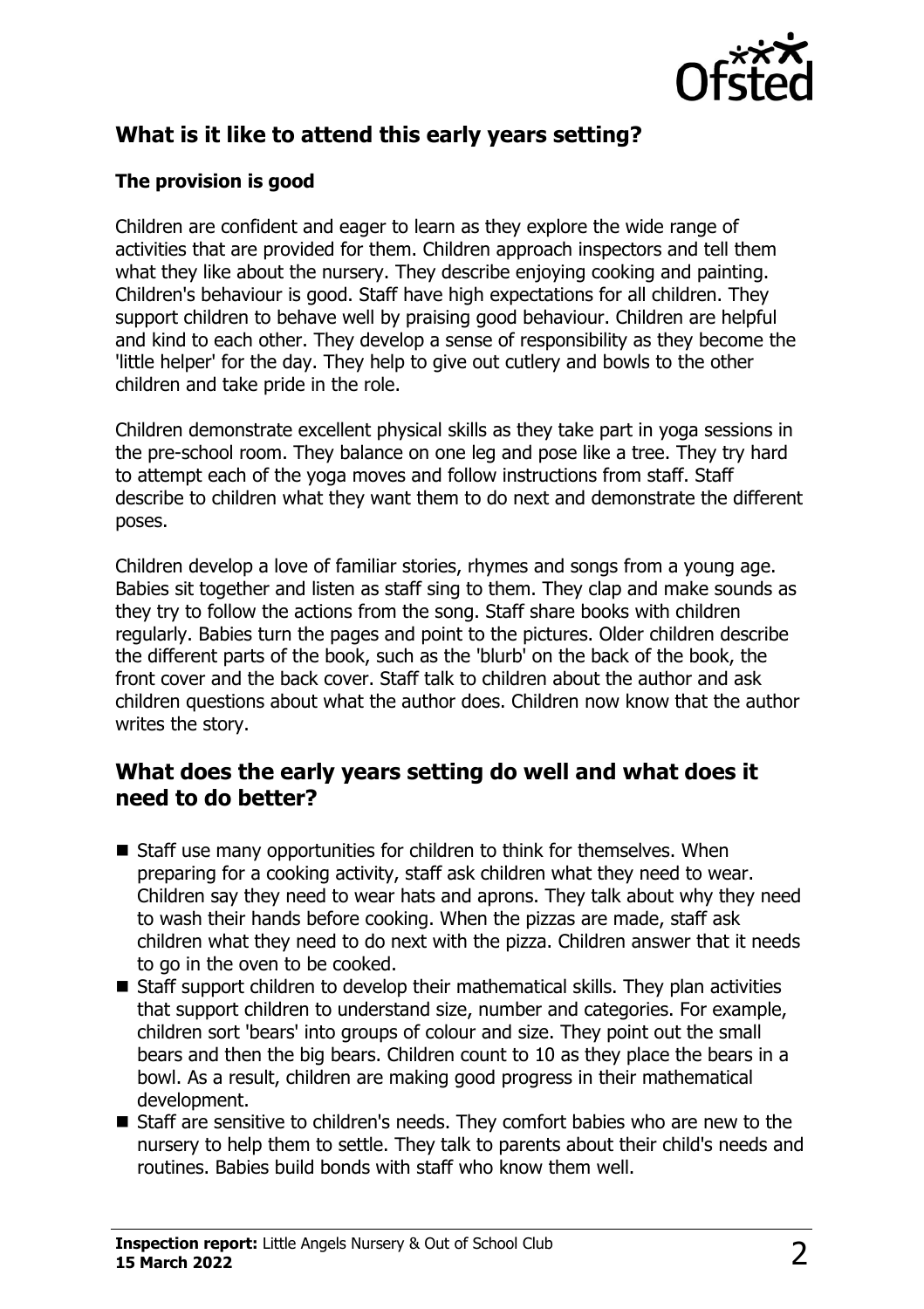

- Staff focus on developing children's independence. Across the nursery, children serve themselves at mealtimes and access their own drinks. However, occasionally. the youngest children are not yet ready for this as part of their routine and need more support to take this next step in their learning.
- Children who speak English as an additional language are well supported. Managers ensure that children are supported by staff who understand their needs. Staff talk to parents about children's home language and provide opportunities for children to develop their English. For example, staff use picture cards with familiar objects and encourage play alongside peers.
- $\blacksquare$  Parents praise the nursery and the staff who care for their children. Parents say that staff ask about their child's interests and needs when they first start at the nursery. They talk about how they are kept up to date about what their child is learning. Partnerships with parents are enabling a two-way flow of communication. However, a small number of parents say that they are unsure of how they can provide feedback about the nursery. This is limiting opportunities for managers to fully take account of parents' views when evaluating the provision. This is mainly due to parents not going into the building since the COVID-19 pandemic began.
- $\blacksquare$  The newly appointed manager has a strong vision for the nursery. She has quickly established herself as a supportive leader, who recognises staff skills and areas for development. She spends time observing practice across the nursery and providing feedback to individual staff. She uses this knowledge to consider new training opportunities, that will help staff to develop a wide range of skills.
- $\blacksquare$  Managers consider how the early years pupil premium funding can be best used to benefit individual children. They consider children's previous experiences and carefully plan activities that will support children to experience the wider world. For example, children are provided with opportunities to take part in trips in the local community. This is helping children to experience new opportunities they may not otherwise have.

# **Safeguarding**

The arrangements for safeguarding are effective.

Managers ensure that staff have a good understanding of their responsibilities to keep children safe. Safeguarding training is a key part of the induction process for new staff. All staff know the signs that a child may be suffering from harm or abuse. Staff are clear about the procedures to report concerns and issues. This ensures that immediate action is taken when concerns arise. Effective risk assessment processes help to keep children safe in the nursery environment. Recruitment procedures are robust and appropriate checks are carried out to ensure all staff are suitable.

### **What does the setting need to do to improve?**

**To further improve the quality of the early years provision, the provider should:**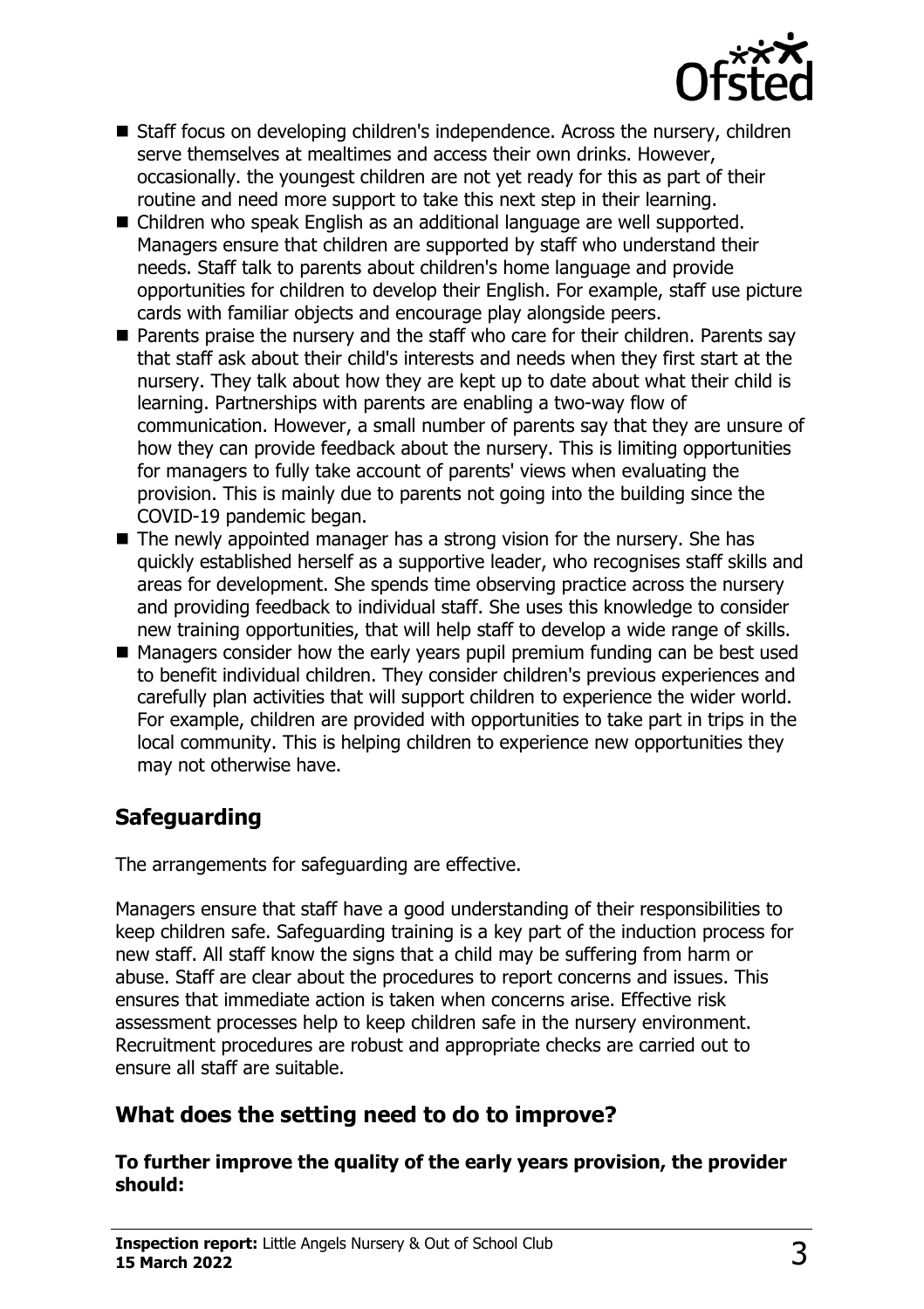

- consider individual children's stage of development when planning activities and routines to build on all children's existing knowledge and skills
- $\blacksquare$  develop existing methods of communication with parents to enable them to provide feedback that supports managers to further evaluate the provision.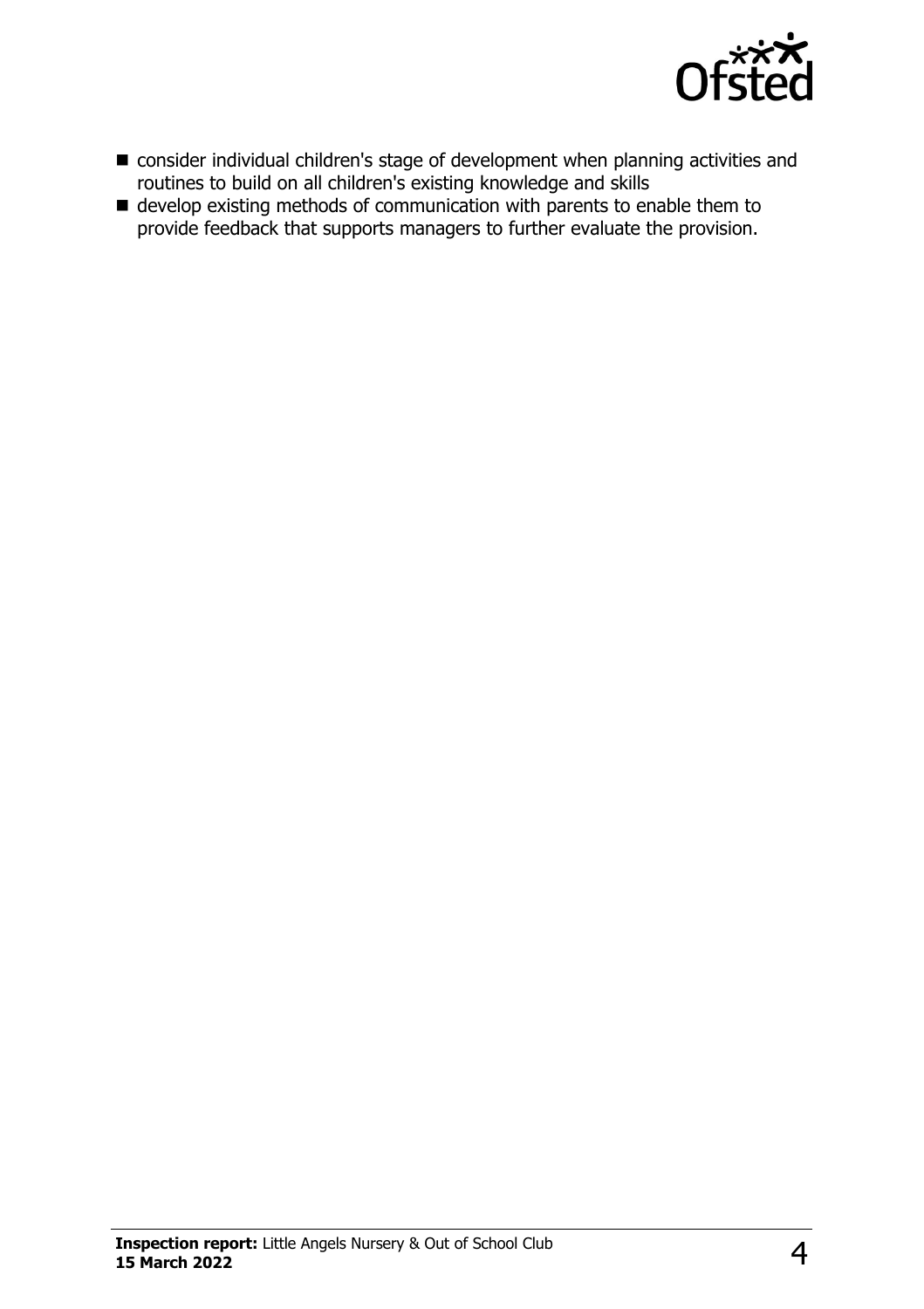

| <b>Setting details</b>                         |                                                                                      |
|------------------------------------------------|--------------------------------------------------------------------------------------|
| Unique reference number                        | EY448517                                                                             |
| <b>Local authority</b>                         | <b>Kirklees</b>                                                                      |
| <b>Inspection number</b>                       | 10226679                                                                             |
| <b>Type of provision</b>                       | Childcare on non-domestic premises                                                   |
| <b>Registers</b>                               | Early Years Register, Compulsory Childcare<br>Register, Voluntary Childcare Register |
| Day care type                                  | Full day care                                                                        |
| Age range of children at time of<br>inspection | 0 to 11                                                                              |
| <b>Total number of places</b>                  | 142                                                                                  |
| Number of children on roll                     | 169                                                                                  |
| Name of registered person                      | <b>Shine Childcare Limited</b>                                                       |
| Registered person unique<br>reference number   | RP904104                                                                             |
| <b>Telephone number</b>                        | 01484 423066                                                                         |
| Date of previous inspection                    | 5 February 2013                                                                      |

#### **Information about this early years setting**

Little Angels Nursery & Out of School Club was registered in 2012 and is located in Huddersfield. The nursery is managed by Shine Childcare Limited who also manage a number of other nurseries. The nursery employs 26 members of childcare staff. Of these, two hold a level 6 qualification in early years, 19 hold a level 3 qualification, one holds a level 2 qualification and five staff are working towards appropriate qualifications in early years. The nursery opens Monday to Friday for 52 weeks of the year, excluding bank holidays and over Christmas. Sessions are from 7.30am until 6pm. The nursery offers before- and after-school care as well as holiday provision. The nursery provides funded early education for two-, three- and four-year-old children.

#### **Information about this inspection**

#### **Inspectors**

Aimee Hill Samantha Lambert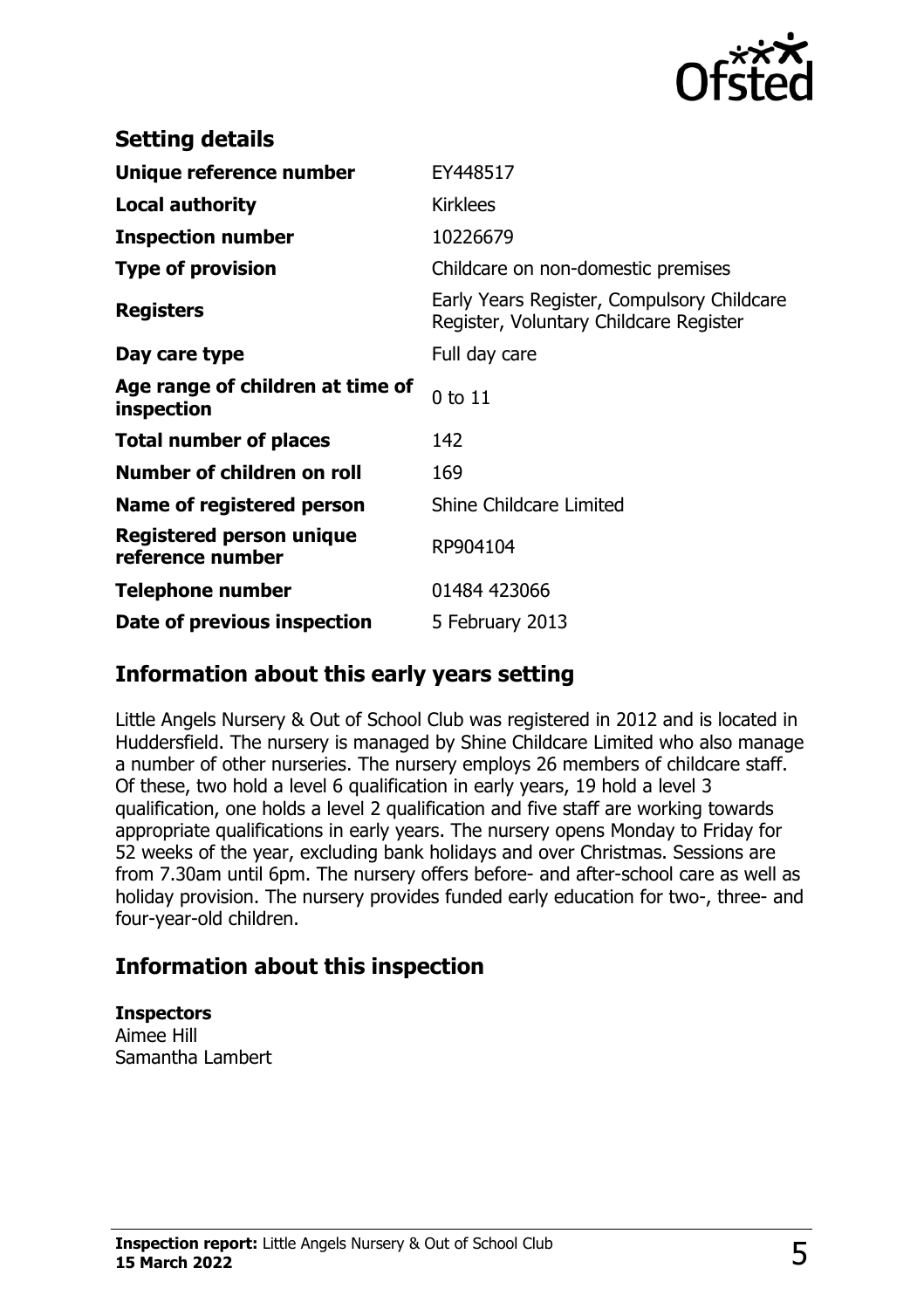

#### **Inspection activities**

- $\blacksquare$  This was the first routine inspection the provider received since the COVID-19 pandemic began. The inspectors discussed the impact of the pandemic with the provider and has taken that into account in her evaluation of the provider.
- Discussions were held with parents, the manager and children at appropriate times throughout the inspection.
- $\blacksquare$  A learning walk was completed with the manager to discuss the curriculum and how activities are planned.
- $\blacksquare$  The manager and inspectors completed a joint evaluation of an activity.
- $\blacksquare$  The inspectors reviewed a variety of documents, including evidence of the suitability of staff, qualifications, first-aid certificates, policies and procedures.
- $\blacksquare$  The inspectors observed interactions between the staff and children during activities and assessed the impact of teaching on children's learning.

We carried out this inspection under sections 49 and 50 of the Childcare Act 2006 on the quality and standards of provision that is registered on the Early Years Register. The registered person must ensure that this provision complies with the statutory framework for children's learning, development and care, known as the early years foundation stage.

If you are not happy with the inspection or the report, you can [complain to Ofsted](http://www.gov.uk/complain-ofsted-report).